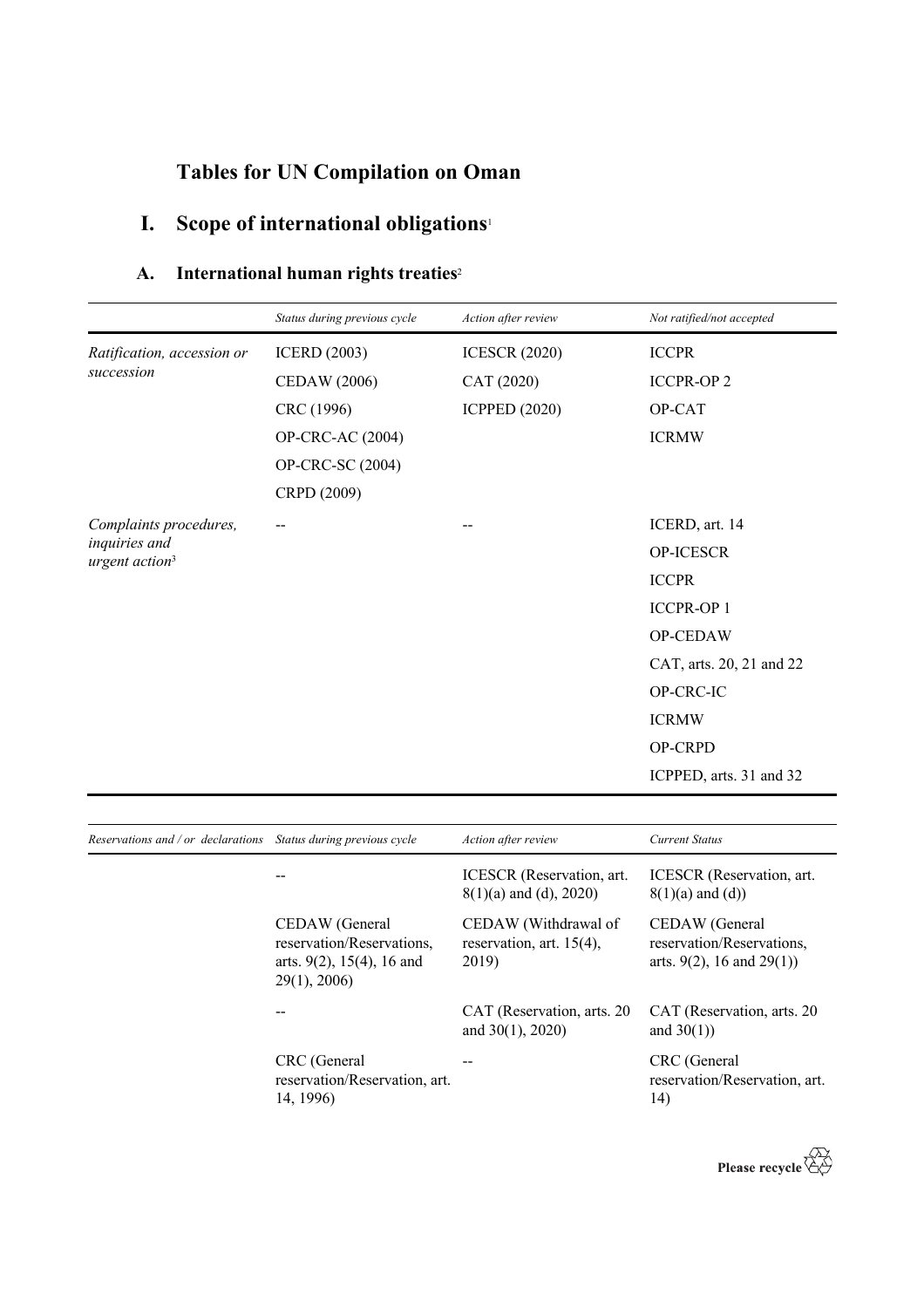| OP-CRC-AC (General<br>reservation/Declaration, art.<br>$3(2)$ , minimum age of<br>recruitment at 18 years,<br>2004) |                     | OP-CRC-AC (General<br>reservation/Declaration, art.<br>$3(2)$ , minimum age of<br>recruitment at 18 years) |
|---------------------------------------------------------------------------------------------------------------------|---------------------|------------------------------------------------------------------------------------------------------------|
| OP-CRC-SC (General<br>reservation, 2004)                                                                            |                     | OP-CRC-SC (General<br>reservation)                                                                         |
|                                                                                                                     | 33 and 42(1), 2020) | ICPPED (Reservations, arts. ICPPED (Reservations, arts.<br>33 and $42(1)$ )                                |

#### **B. Other main relevant international instruments**

|                                          | Status during previous cycle                                                             | Action after review | Not ratified                                                               |
|------------------------------------------|------------------------------------------------------------------------------------------|---------------------|----------------------------------------------------------------------------|
| Ratification, accession or<br>succession |                                                                                          |                     | Convention on the<br>Prevention and Punishment<br>of the Crime of Genocide |
|                                          | Geneva Conventions of 12<br>August 1949 and Additional<br>Protocols thereto <sup>4</sup> |                     | Rome Statute of the<br><b>International Criminal Court</b>                 |
|                                          |                                                                                          |                     | (signature only, 2000)                                                     |
|                                          |                                                                                          |                     | Conventions on refugees<br>and stateless persons <sup>5</sup>              |
|                                          | Palermo Protocol <sup>6</sup>                                                            |                     | Additional Protocol III to<br>the 1949 Geneva<br>Conventions <sup>7</sup>  |
|                                          | ILO fundamental<br>Conventions, 29, 105, 138<br>and $1828$                               |                     | ILO fundamental<br>Conventions, 87, 98, 100<br>and $1119$                  |
|                                          |                                                                                          |                     | ILO Conventions Nos. 169<br>and 18910                                      |
|                                          |                                                                                          |                     | Convention against<br>Discrimination in Education<br>1960                  |

## **II. Cooperation with human rights mechanisms and bodies**

#### **A. Cooperation with treaty bodies**<sup>11</sup>

**Reporting status**

|             | Concluding observations                           | Latest report submitted | Latest concluding |                  |
|-------------|---------------------------------------------------|-------------------------|-------------------|------------------|
| Treaty body | included in previous review since previous review |                         | observations      | Reporting status |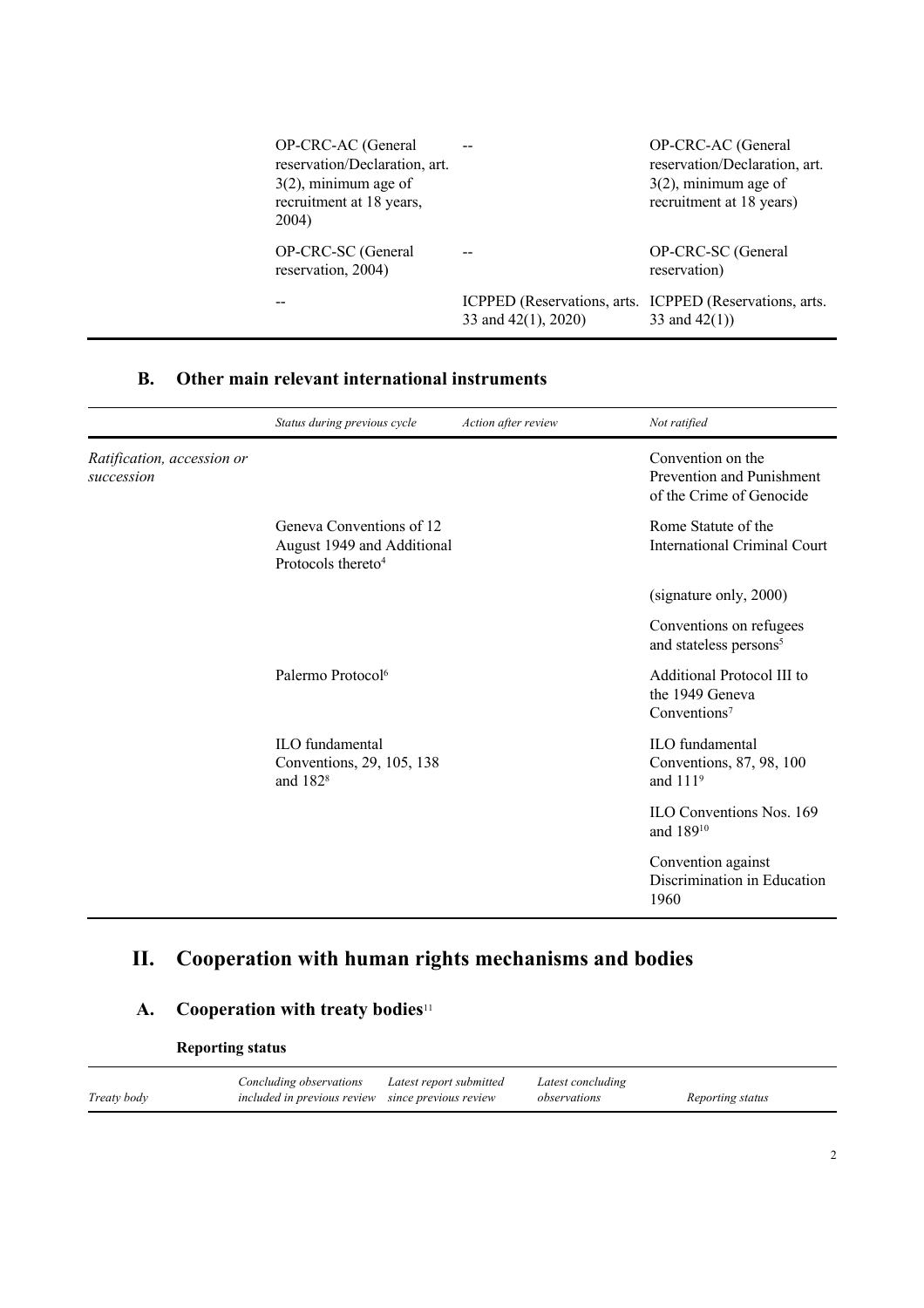| <b>CERD</b>  |              | 2014  | May 2016      | Sixth to ninth reports<br>overdue since January<br>2020. |
|--------------|--------------|-------|---------------|----------------------------------------------------------|
| <b>CESCR</b> |              | $- -$ |               | Initial report due in<br>2022.                           |
| <b>CEDAW</b> | October 2011 | 2016  | November 2017 | Fourth report due in<br>2021.                            |
| <b>CAT</b>   |              |       |               | Initial report due in<br>2021.                           |
| <b>CRC</b>   |              | 2013  | January 2016  | Fifth to eighth reports<br>due in 2022.                  |
| <b>CRPD</b>  |              | 2014  | March 2018    | Second to fourth<br>reports due in 2023.                 |
| <b>CED</b>   |              |       | --            | Initial report due in<br>2022.                           |

**Responses to specific follow-up requests from concluding observations**

| Treaty body  | Due in | Subject matter                                                                                                                                           | Submitted                                             |
|--------------|--------|----------------------------------------------------------------------------------------------------------------------------------------------------------|-------------------------------------------------------|
| <b>CERD</b>  | 2017   | Migrant workers. <sup>12</sup>                                                                                                                           | $201713$ More information<br>requested. <sup>14</sup> |
| <b>CEDAW</b> | 2013   | Violence against women<br>and discriminatory laws in<br>marriage and family. <sup>15</sup>                                                               | $201616$ More information<br>requested. <sup>17</sup> |
|              | 2019   | National Commission for<br>Family Affairs; elimination<br>of all harmful practices; and<br>specific law regulating<br>domestic employment. <sup>18</sup> | $202019$ More information<br>requested. <sup>20</sup> |
| <b>CRPD</b>  | 2019   | Education. $21$                                                                                                                                          |                                                       |

## **B. Cooperation with special procedures**<sup>22</sup>

|                      | Status during previous cycle                              | Current status |
|----------------------|-----------------------------------------------------------|----------------|
| Standing invitations | No.                                                       | N <sub>o</sub> |
| Visits undertaken    | Housing $(2002)$                                          |                |
|                      | Trafficking in persons (2006)                             |                |
|                      | Freedom of peaceful assembly and of<br>association (2014) |                |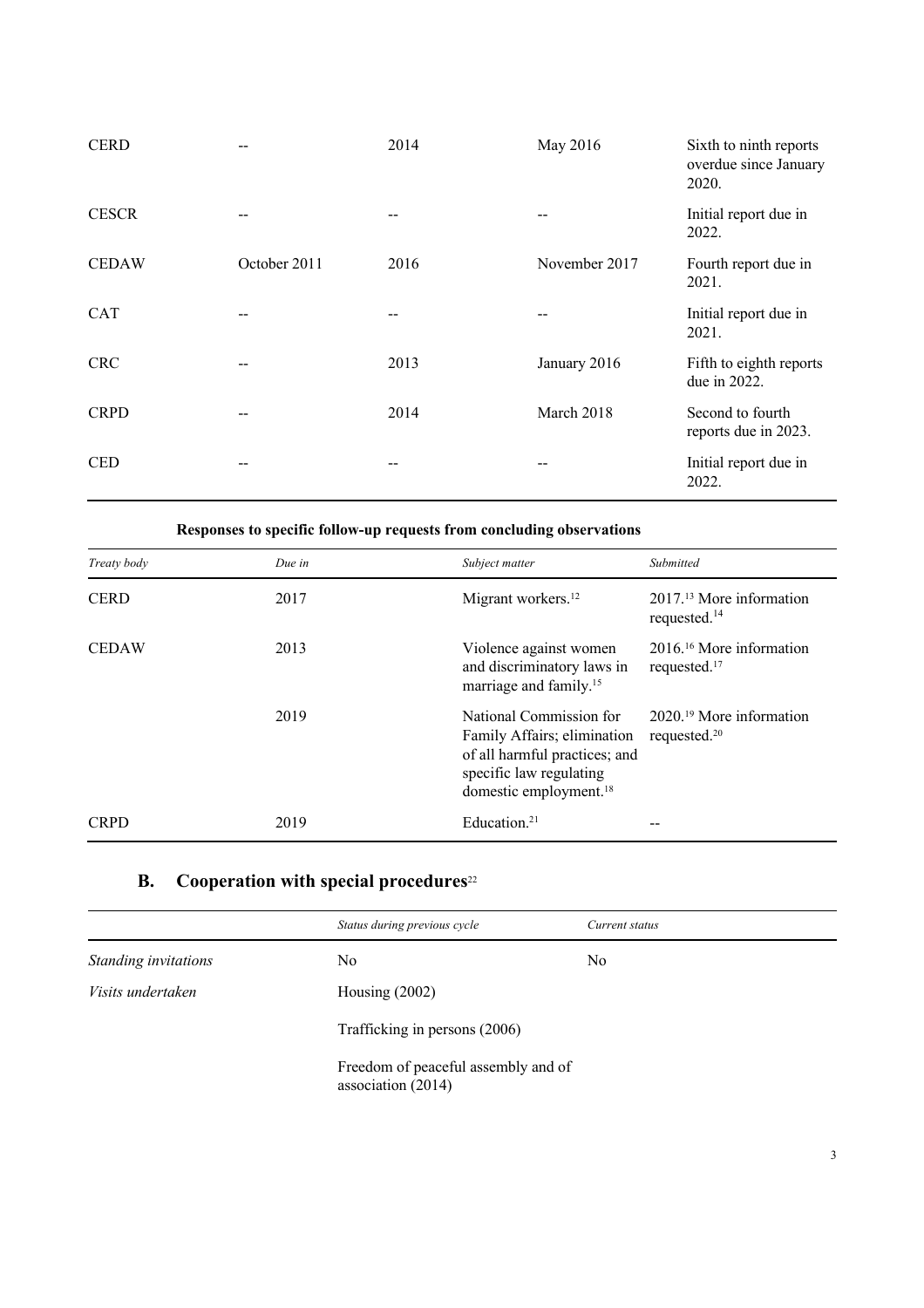| Visits agreed to in principle                           | Sale of Children (2009)                                                                                        |                 |  |
|---------------------------------------------------------|----------------------------------------------------------------------------------------------------------------|-----------------|--|
| Visits requested                                        | Human rights defenders                                                                                         | Racism $(2018)$ |  |
| Responses to letters of<br>allegation and urgent appeal | During the period under review 5<br>communications were sent. The<br>Government replied to 5<br>communications |                 |  |
| Follow-up reports and missions                          | Summary executions                                                                                             |                 |  |

### **C. Status of national human rights institutions**<sup>23</sup>

| National human rights institution         | Status during previous cycle | Status during present cycle <sup>24</sup> |
|-------------------------------------------|------------------------------|-------------------------------------------|
| National Human Rights Commission B (2013) |                              | B(2013)                                   |

#### *Notes*

| $1$ Unless indicated otherwise, the status of ratification of instruments listed in the table may be found on |
|---------------------------------------------------------------------------------------------------------------|
| the official website of the United Nations Treaty Collection database, Office of Legal Affairs of the         |
| United Nations Secretariat, http://treaties.un.org/. Please also refer to the United Nations compilation      |
| on Oman from the previous cycle (A/HRC/WG.6/23/OMN/2).                                                        |

| $2\degree$ The following abbreviations have been used in the universal periodic review document: |                                                                                                                                      |
|--------------------------------------------------------------------------------------------------|--------------------------------------------------------------------------------------------------------------------------------------|
| <b>ICERD</b>                                                                                     | International Convention on the Elimination of All Forms of                                                                          |
|                                                                                                  | Racial Discrimination;                                                                                                               |
| <b>ICESCR</b>                                                                                    | International Covenant on Economic, Social and Cultural                                                                              |
|                                                                                                  | Rights;                                                                                                                              |
| <b>OP-ICESCR</b>                                                                                 | Optional Protocol to ICESCR;                                                                                                         |
| <b>ICCPR</b>                                                                                     | International Covenant on Civil and Political Rights;                                                                                |
| <b>ICCPR-OP1</b>                                                                                 | Optional Protocol to ICCPR;                                                                                                          |
| <b>ICCPR-OP2</b>                                                                                 | Second Optional Protocol to ICCPR, aiming at the abolition of                                                                        |
|                                                                                                  | the death penalty;                                                                                                                   |
| <b>CEDAW</b>                                                                                     | Convention on the Elimination of All Forms of Discrimination                                                                         |
|                                                                                                  | against Women;                                                                                                                       |
| OP-CEDAW                                                                                         | Optional Protocol to CEDAW;                                                                                                          |
| <b>CAT</b>                                                                                       | Convention against Torture and Other Cruel, Inhuman or                                                                               |
|                                                                                                  | Degrading Treatment or Punishment;                                                                                                   |
| OP-CAT                                                                                           | Optional Protocol to CAT;                                                                                                            |
| <b>CRC</b>                                                                                       | Convention on the Rights of the Child;                                                                                               |
| OP-CRC-AC                                                                                        | Optional Protocol to CRC on the involvement of children in                                                                           |
|                                                                                                  | armed conflict:                                                                                                                      |
| OP-CRC-SC                                                                                        | Optional Protocol to CRC on the sale of children, child                                                                              |
|                                                                                                  | prostitution and child pornography;                                                                                                  |
| OP-CRC-IC                                                                                        | Optional Protocol to CRC on a communications procedure;                                                                              |
| <b>ICRMW</b>                                                                                     | International Convention on the Protection of the Rights of All                                                                      |
|                                                                                                  | Migrant Workers and Members of their Families;                                                                                       |
| <b>CRPD</b>                                                                                      | Convention on the Rights of Persons with Disabilities;                                                                               |
| OP-CRPD                                                                                          | Optional Protocol to CRPD;                                                                                                           |
| <b>ICPPED</b>                                                                                    | International Convention for the Protection of All Persons                                                                           |
|                                                                                                  | from Enforced Disappearance.                                                                                                         |
|                                                                                                  | <sup>3</sup> Individual complaints: $\text{ICPR-OP}$ 1 art 1: $\text{OP-CFDAW}$ art 1: $\text{OP-CPPD}$ art 1: $\text{OP-IFSCR}$ art |

<sup>3</sup> Individual complaints: ICCPR-OP 1, art. 1; OP-CEDAW, art. 1; OP-CRPD, art. 1; OP-ICESCR, art.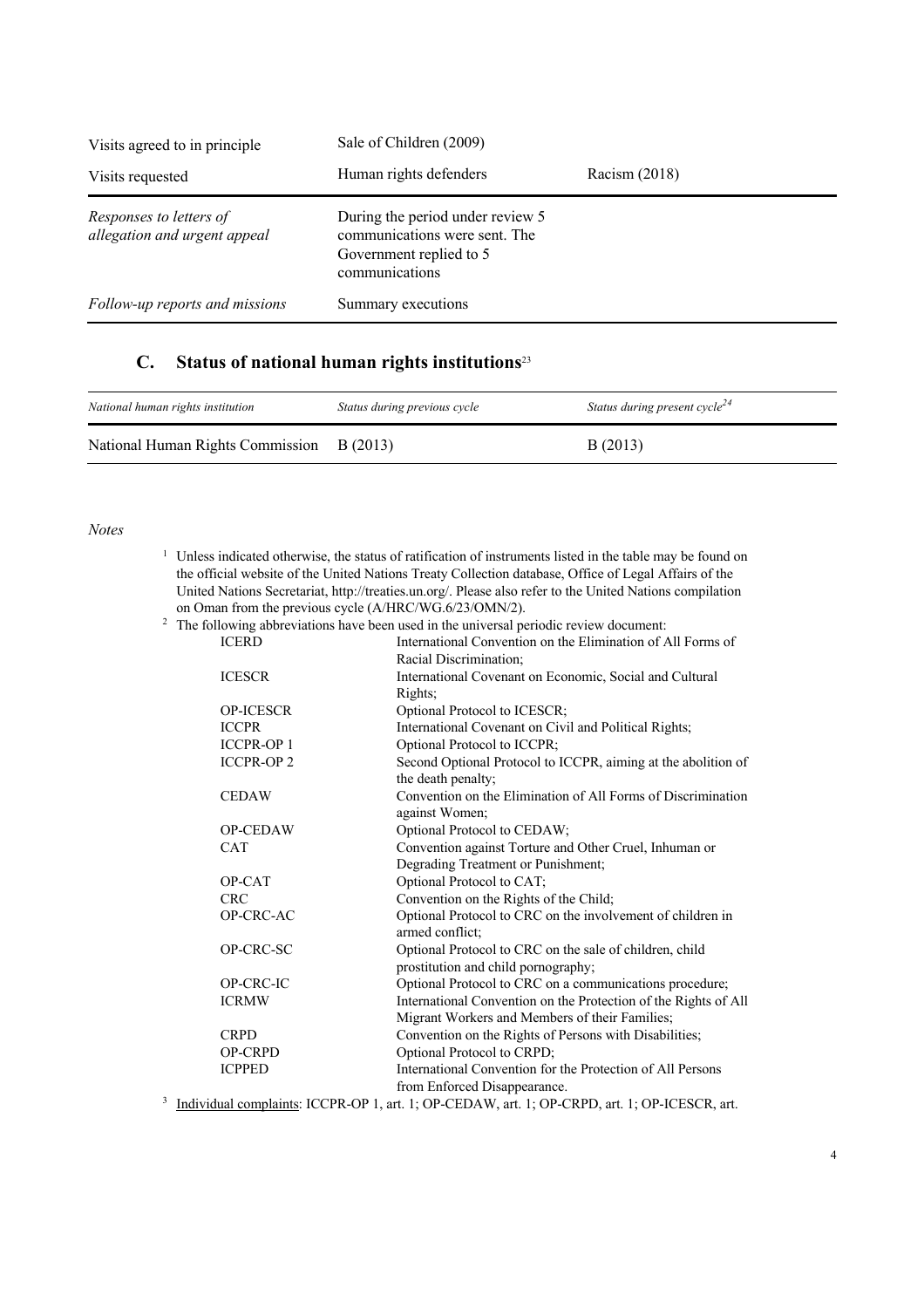1; OP-CRC-IC, art. 5; ICERD, art. 14; CAT, art. 22; ICRMW, art. 77; and ICPPED, art. 31. Inquiry procedure: OP-CEDAW, art. 8; CAT, art. 20; ICPPED, art. 33; OP-CRPD, art. 6; OP-ICESCR, art. 11; and OP-CRC-IC, art. 13. Inter-State complaints: ICCPR, art. 41; ICERD, art. 11; ICRMW, art. 76; ICPPED, art. 32; CAT, art. 21; OP-ICESCR, art. 10; and OP-CRC-IC, art. 12. Urgent action: ICPPED, art. 30.

- <sup>4</sup> Geneva Convention for the Amelioration of the Condition of the Wounded and Sick in Armed Forces in the Field (First Convention); Geneva Convention for the Amelioration of the Condition of Wounded, Sick and Shipwrecked Members of Armed Forces at Sea (Second Convention); Geneva Convention relative to the Treatment of Prisoners of War (Third Convention); Geneva Convention relative to the Protection of Civilian Persons in Time of War (Fourth Convention);Protocol Additional to the Geneva Conventions of 12 August 1949, and relating to the Protection of Victims of International Armed Conflicts (Protocol I); Protocol Additional to the Geneva Conventions of 12 August 1949, and relating to the Protection of Victims of Non-International Armed Conflicts (Protocol II). For the official status of ratifications, see Federal Department of Foreign Affairs of Switzerland, at https://www.dfae.admin.ch/eda/fr/dfae/politique-exterieure/droit-internationalpublic/traites-internationaux/depositaire/protection-des-victimes-de-la-guerre.html
- <sup>5</sup> 1951 Convention relating to the Status of Refugees and its 1967 Protocol, 1954 Convention relating to the Status of Stateless Persons, and 1961 Convention on the Reduction of Statelessness.
- <sup>6</sup> Protocol to Prevent, Suppress and Punish Trafficking in Persons, Especially Women and Children, supplementing the United Nations Convention against Transnational Organized Crime.
- <sup>7</sup> Protocol Additional to the Geneva Conventions of 12 August 1949, and relating to the Adoption of an Additional Distinctive Emblem (Protocol III). For the official status of ratifications, see Federal Department of Foreign Affairs of Switzerland, at https://www.dfae.admin.ch/eda/fr/dfae/politiqueexterieure/droit-international-public/traites-internationaux/depositaire/protection-des-victimes-de-laguerre.html
- <sup>8</sup> International Labour Organization Convention No. 29 concerning Forced or Compulsory Labour; Convention No. 105 concerning the Abolition of Forced Labour; Convention No. 138 concerning Minimum Age for Admission to Employment; Convention No. 182 concerning the Prohibition and Immediate Action for the Elimination of the Worst Forms of Child Labour.
- <sup>9</sup> International Labour Organization Convention No. 87 concerning Freedom of Association and Protection of the Right to Organise; Convention No. 98 concerning the Application of the Principles of the Right to Organise and to Bargain Collectively; Convention No. 100 concerning Equal Remuneration for Men and Women Workers for Work of Equal Value; Convention No. 111 concerning Discrimination in Respect of Employment and Occupation.
- <sup>10</sup> ILO Indigenous and Tribal Peoples Convention, 1989 (No. 169) and Domestic Workers Convention, 2011 (No. 189).
- <sup>11</sup> The following abbreviations have been used in the present document:

| <b>CERD</b>  | Committee on the Elimination of Racial Discrimination; |
|--------------|--------------------------------------------------------|
| <b>CESCR</b> | Committee on Economic, Social and Cultural Rights;     |
| <b>CEDAW</b> | Committee on the Elimination of Discrimination against |
|              | Women;                                                 |
| <b>CAT</b>   | Committee against Torture;                             |
| <b>CRC</b>   | Committee on the Rights of the Child;                  |
| <b>CRPD</b>  | Committee on the Rights of Persons with Disabilities;  |
| <b>CED</b>   | Committee on Enforced Disappearances.                  |
|              |                                                        |

- <sup>12</sup> CERD/C/OMN/CO/2-5, para. 37.
- <sup>13</sup> CERD/C/OMN/CO/2-5/ADD.1.
- <sup>14</sup> Letter from CERD to the Permanent Mission of Oman to the United Nations Office and other<br>international organizations in Geneva, dated 17 May 2018, available from international organizations in Geneva, dated 17 May https://tbinternet.ohchr.org/Treaties/CERD/Shared%20Documents/OMN/INT\_CERD\_FUL\_OMN\_3 1254 E.pdf (accessed on 1 December 2020).
- <sup>15</sup> CEDAW/C/OMN/CO/1, para. 51.
- <sup>16</sup> CEDAW/C/OMN/CO/1/Add.1.
- <sup>17</sup> Letter from CEDAW to the Permanent Mission of Oman to the United Nations Office and other international organizations in Geneva, dated 21 September 2017, available from